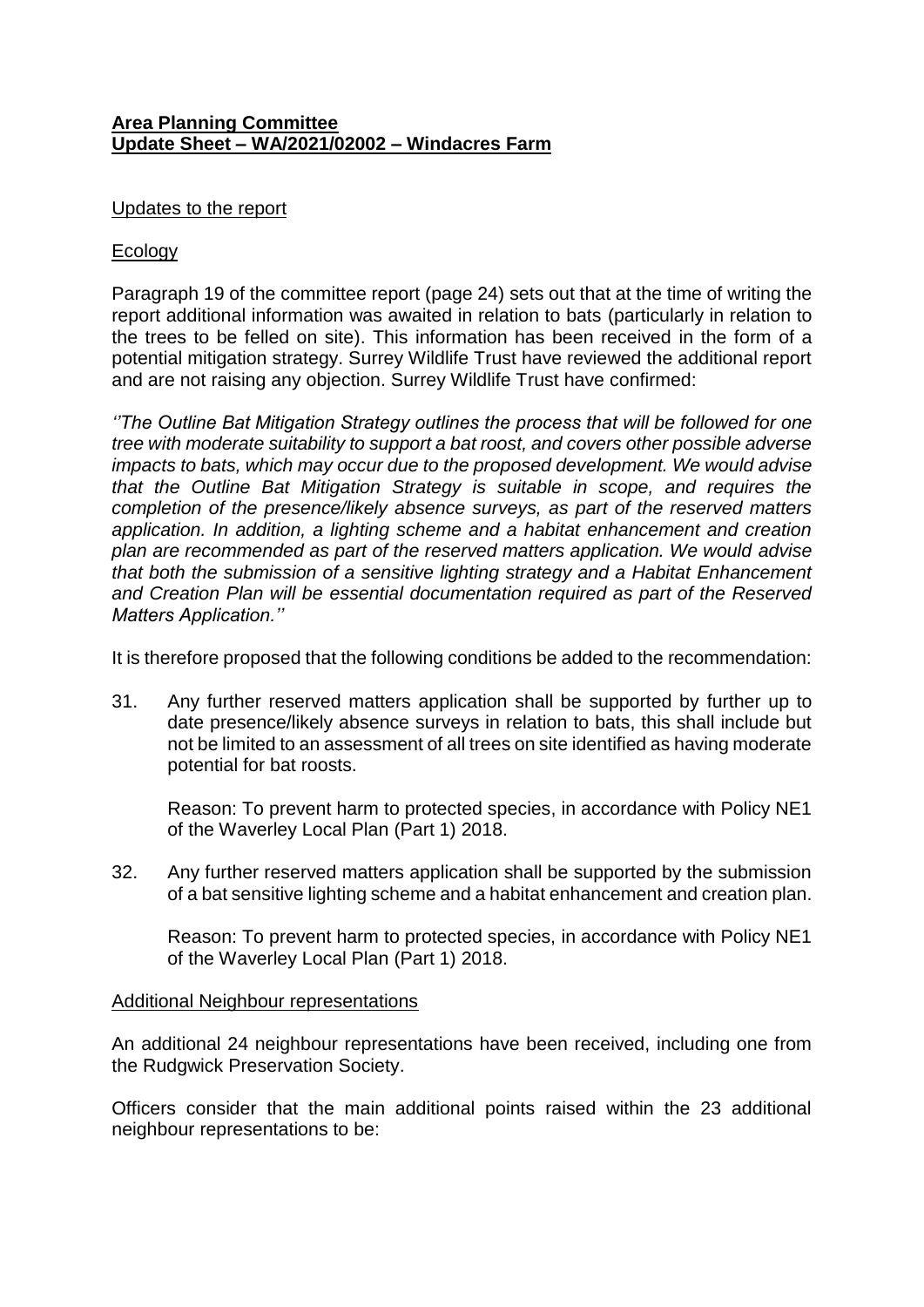- Submission of an oblique aerial photograph of the site, Cox Green map dated 1849, photographs of the Sussex Boarder Path and views of the Surrey Hills AONB from the Sussex Boarder Path.
- Appeal was rejected at a time when Waverley did not have a 5 year supply, therefore the application is being made under comparable circumstances. Benefits of the scheme would be reduced and the harms remain.
- The Berkeley development is not adjacent and should not be used to justify the proposal. It is further south.
- Many local services are further from the site than the 1.7- 2km distance referenced in the officer report, such as those in Bucks Green (Village Hall, Playing fields, Skate Park and Tennis Courts). These are all beyond reasonable walking distance.
- Proposal out of keeping with the linear character which was accepted by the previous appeal inspector.
- Regard should be had to the Rudgwick Neighbourhood Plan that seeks to maintain the settlement pattern and avoid coalescence.
- Loss of farmland, particularly due to reliance on wheat grown in Russia and Ukraine.
- The development would not have sufficient parking
- Concerns that some of the properties will be 2.5 storeys in height
- Statement that there would be a biodiversity net gain is not supported by facts
- Owners of the land are using it as farmland and Steam Fair has not taken place for over 5 years.
- There are enough browfield sites to fulfil the Council's obligations
- Biodiversity net gain can only be achieved through loss of further agricultural fields and therefore does not represent a benefit of the scheme.

# Additional consultee response from Rudgwick Parish Council

Rudgwick Parish Council provided the following additional comments on 6<sup>th</sup> of May 2022:

- Maintain strong objection
- Loss of open countryside in AGLV interspersed with numerous footpaths in area of low housing density with linear settlement pattern.
- Locationally unsustainable with poor non vehicle access to services.
- Rudgwick has proactively planned for necessary housing de elopement and is not so constrained that the development of the site is necessary.